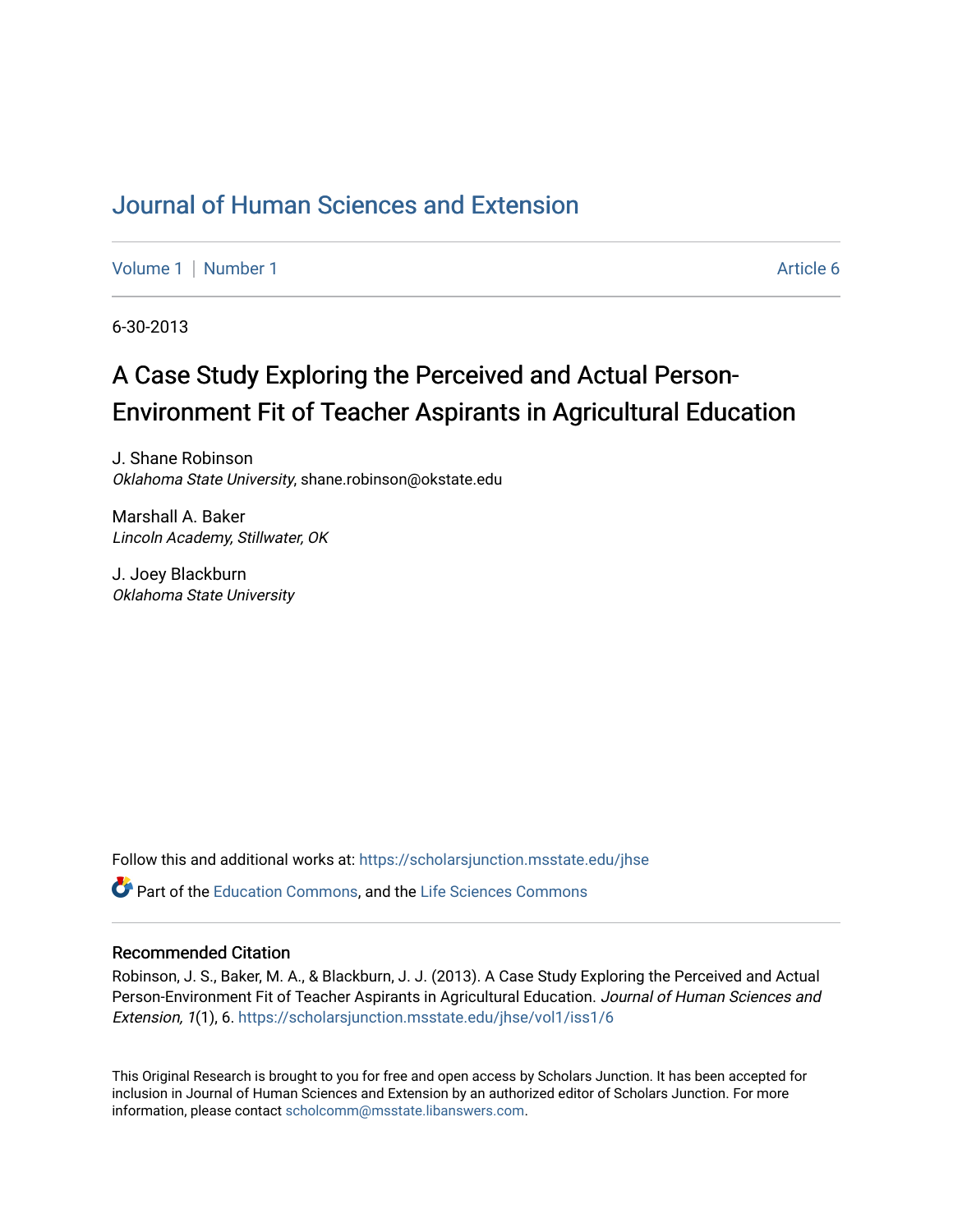## **A Case Study Exploring the Perceived and Actual Person-Environment Fit of Teacher Aspirants in Agricultural Education**

#### **J. Shane Robinson**

*Oklahoma State University* 

# **Marshall A. Baker**

*Lincoln Academy, Stillwater, OK* 

## **J. Joey Blackburn**

*Oklahoma State University*

*This study assessed the factors that led students who did not participate in secondary agricultural education programs to the agricultural education teaching major. Findings indicated that these participants were motivated to pursue an agricultural education degree because of their passion for agriculture and youth, and affinity for people and the job. Parents and friends were their biggest influences in pursuing a degree in agricultural education. Their greatest perceived strengths were content knowledge in agriculture, leadership skills, and ability to persevere; their greatest perceived limitation was lack of experience in a secondary agricultural education program. Unfortunately, none of the students secured employment as agriculture teachers. Because these findings are more subjective and personal (P) in nature, future research should investigate more objective measures of the demands from teachers in the workforce (i.e., environment-E).* 

*Keywords:* person-environment fit, human capital, preservice teachers, employability

## **Introduction**

What inspires students to teach agriculture? Preservice teachers indicate often that a former teacher is the biggest influence regarding their career choice to become a professional educator. This is understandable considering the fact that, "students spend hours with the agriculture teacher developing supervised agricultural experience programs, preparing for career development events, and working on FFA activities after school" (Park & Rudd, 2005, p. 82). During these times of interaction, students recognize what it means to be a teacher. As these experiences accrue, some students begin to emulate their teacher (Park & Rudd, 2005; Stevenson, 1987) and are drawn to the career field of teaching.

Direct correspondence to J. Shane Robinson at shane.robinson@okstate.edu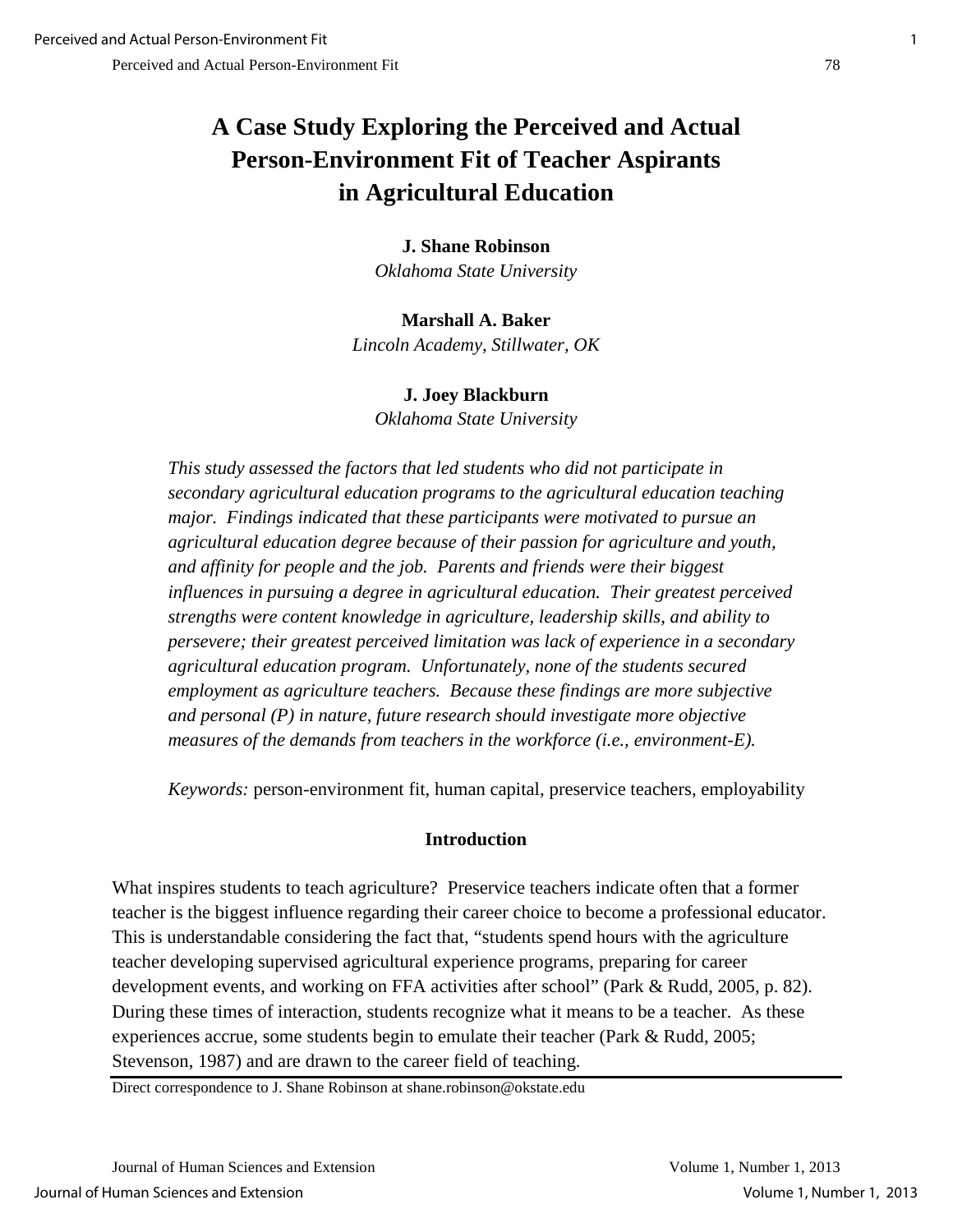However, what about students who have a desire to become agricultural educators, but did not participate in agricultural education or FFA at the secondary level? What or whom influences and motivates them to become agricultural education teachers? Although this group may be in the minority of preservice agricultural teachers (Roberts, Greiman, Murphy, Rickets, & Harlin, 2009), the number of people with general agricultural knowledge and experience has been an area of concern for decades (National Research Council, 1988). Thus, the number of future preservice teachers with a lack of secondary agricultural experience may continue to escalate, especially considering the job opportunities available as an agriculture teacher (Kantrovich, 2007).

Kantrovich (2007) reported a shortage of agriculture teachers that has the "potential to reach epidemic proportions if we are unable to recruit additional students into the field of agricultural education..." (p. 37). A portion of the shortage of agriculture teachers can be explained by the fact that each year up to 40% of newly certified teachers do not enter teaching. Institutions that certify agriculture teachers must recruit potential teachers with the understanding that not all graduates will enter the teaching profession (Kantrovich, 2007).

Roberts et al. (2009) reported that nearly 13% of all student teachers in agricultural education had not been enrolled in secondary agriculture courses previously. Their study found that a higher proportion of those students intended to teach than almost all other groups. The only group of preservice teachers with a higher intention to teach was those who participated in seven or eight semesters of secondary agriculture (Roberts et al., 2009).

Since those students did not participate in secondary agricultural education programs, other factors regarding career choice must be at play. Prior research has listed several factors that influence the career choice of students. Esters and Bowen (2005) reported that among urban agriculture students, parents/guardians and friends were the most influential in determining their choice of career. Conroy, Scanlon, and Kelsey (1998) assessed job choice among students in rural schools and discovered the majority who chose an agricultural career had their father present in the home and were from a lower socioeconomic status. The occupation of the student's father held the most influence over the career choice of African-American and Hispanic graduates (Jones & Larke, 2001).

In addition to various personal characteristics, environmental factors regarding a person's perceived level of *fit* also impact a person's career choice. Person-environment (PE) fit takes into consideration a person's skills and abilities as well as the demands of the environment (Osipow, 1990). Employers wish to hire employees who will meet their needs, are adaptable to on the job training, and will remain loyal to the organization (Caplan, 1987). "PE fit is changed by altering P (e.g., abilities and aspirations), E (e.g., job demands and rewards), or some combination" (Caplan, 1987, p. 248). Caplan (1987) stated that, "Prospective employees want to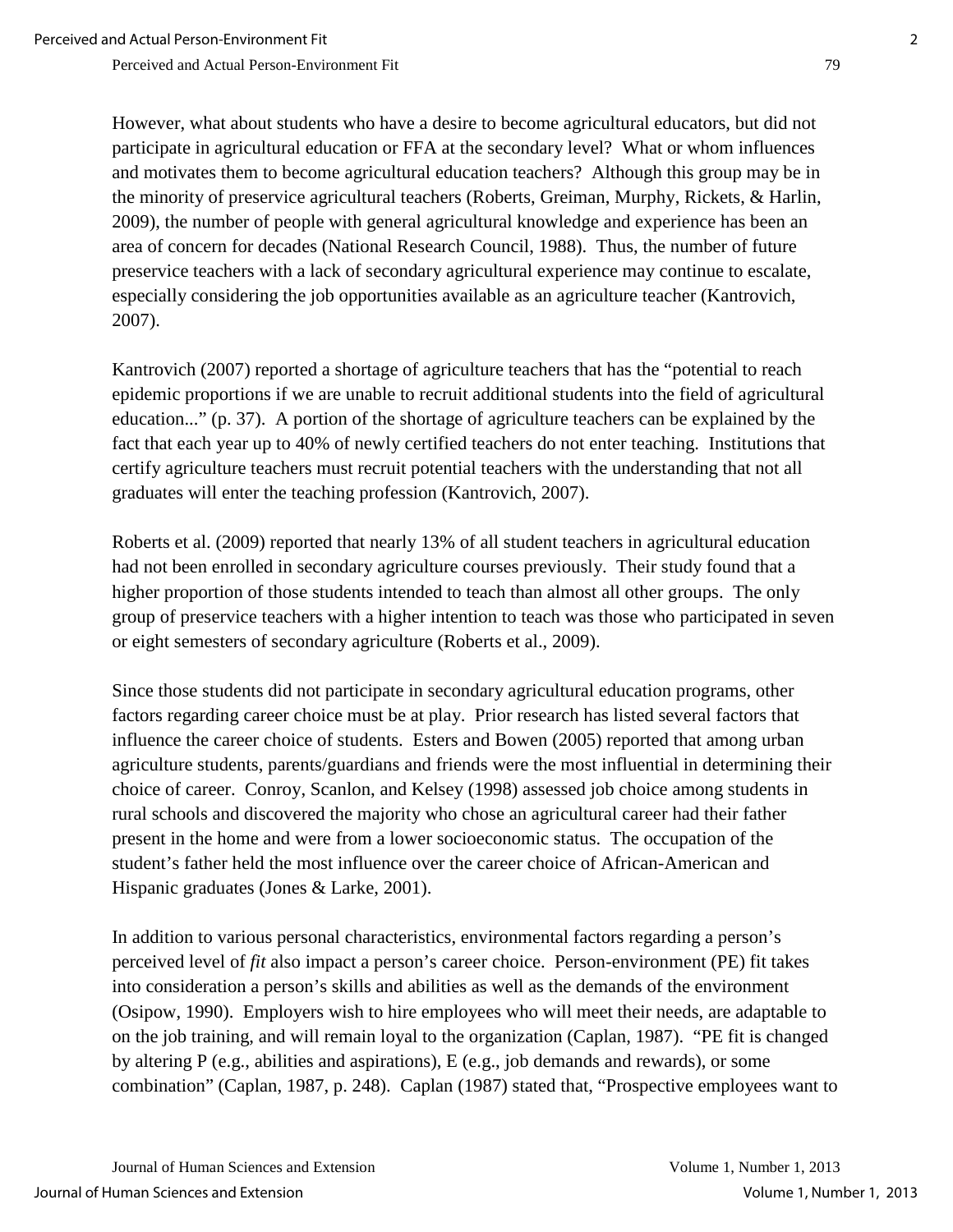find organizations which make use of their particular abilities and meet their specific needs" (p. 248). PE fit can be either subjective or objective. "Subjective fit is that which is perceived by the target person – that is, the employee. Objective fit, by definition, is free of the bias of human perception" (Caplan, 1987, p. 251). Kezar (2001) advanced the PE fit model to help individuals recognize and match their human capital to the needs of the organizations in which they are seeking employment.

Lindholm (2003) identified four levels of environmental fit that exist within organizations. Person-vocation fit "refers to congruence between a person's choice of occupations and his or her self-concept" (p. 128). Person-job fit refers to the demands of the job and whether the individual believes he or she has the skills necessary to perform the job well. Personorganization fit refers to how the person's "values, interests, needs, and abilities" (p. 128) match up with the job and *climate* of the organization. Person-work group fit refers to how the individual perceives his or her colleagues. Generally, people seek good matches of fit between their human capital and the descriptions and rigor of the job (Osipow, 1990). This *match* is influenced mostly by parents and the "reinforcement and resources [they] provide" (Osipow, 1990, p. 124). In some cases where fit is not as strong, the individual can tailor or adjust his or her abilities to better match the industry's needs (Lindholm, 2003).

As people acquire skills, they become more competent in general (Heckman, 2000). Heckman (2000) proposed that the return on human capital is higher for *younger* people than it is for the *older* generation. This proposition would seem to have implications for preservice teachers who were not able to participate in secondary agricultural education programs. From an employability standpoint, what are students' perceived and actual *fit* in the agricultural education profession when they lack experiences at the secondary level?

## **Purpose of the Study**

The purpose of this qualitative, collective instrumental case study was to assess the factors that led students who did not participate in secondary agricultural education programs to the agricultural education teaching major. The following research questions guided the study.

- 1. What factors motivated students to choose agricultural education as a major?
- 2. What personal (P) fit attributes do students believe they possess that will enable them to be effective as teachers?
- 3. What environmental (E) fit attributes do students perceive as being important to teach secondary agricultural education?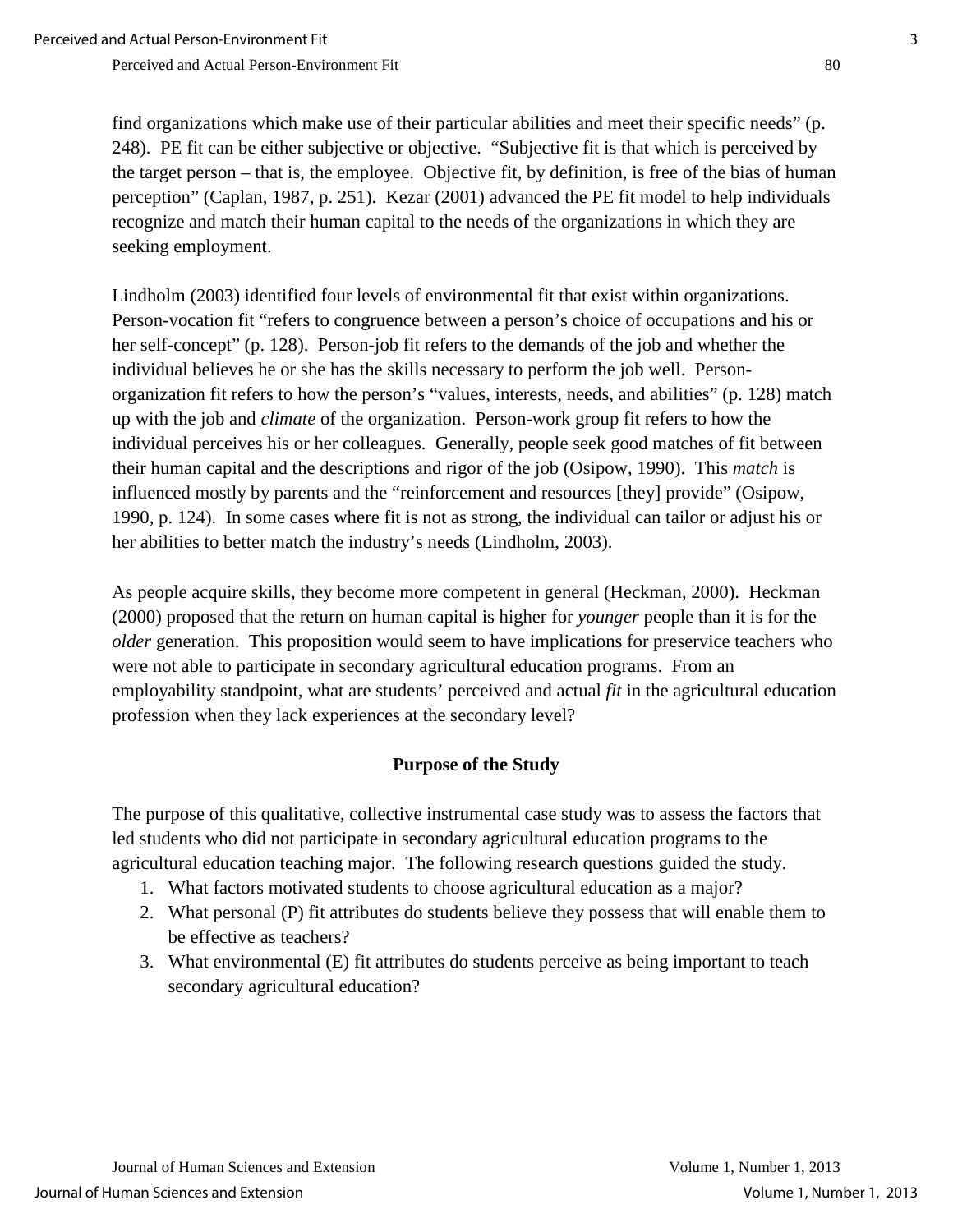## **Ethical Considerations**

Procedural, situational, relational, and exiting ethics are important to note before describing the methodology (Tracy, 2010). Procedurally, it was made clear to each individual who participated that they had the option to remove themselves from the study at any time, and careful attention was given to the recording, transcribing, and reporting of their statements to ensure the essence of their experience was conveyed properly. Participants were provided the transcriptions and a copy of the manuscript to confirm that truthful interpretation occurred. The researchers understood that qualitative research is contextual and that the bias of each researcher plays a role in the research process. Reflexivity discussions exposed that the research team felt that these teacher aspirants were talented and held valuable promise for the agricultural education profession. Relational ethics were grounded on the preexisting relationship built with the four individuals. Finally, the exit strategy included an email thanking the participants and outlining the next steps of the research process. At the conclusion of data collection, each participant was able to discuss his or her position as an aspiring teacher and offer potential suggestions for increasing his or her employability into the teaching profession.

### **Methods**

This qualitative, collective instrumental case study consisted of open-ended questions in face-toface interviews with four preservice agricultural education majors. Qualitative, collective instrumental case studies offer an opportunity to identify cases in which the maximum amount of knowledge can be learned relative to a given question (Stake, 1995). The researchers identified four teacher aspirants who entered the agricultural education major with no previous experiences as students in agricultural education or FFA at the secondary level. These individuals made up the four bounded cases studied. This method of data collection was deemed appropriate because of the small sample size of preservice teachers who participated in the study (Dooley, 2007).

The data for this study were collected through in-depth, face-to-face interviews. The researchers served as the instruments for the study (Guba & Lincoln, 1989). Each interview consisted of a 21-item semi-structured interview protocol (Dooley, 2007) developed by the researchers based on the factors involving students' career choice. To ensure trustworthiness of the research, the strategies of confirmability, credibility, dependability, and transferability were addressed (Krefting, 1991). To enhance confirmability of researchers' interpretations, four triangulation protocols were embedded in the data collection process (Denzin, 1984; Stake, 1995). Data source triangulation was sought through the examination of multiple cases, each of which contained unique contextual settings. Investigator triangulation involved the three researchers viewing and interpreting the interviews independently, followed by researcher theme negotiation in line with theoretical triangulation. Finally, methodological triangulation was employed through the interpretation of both the actual interviews and researchers' notes and observations.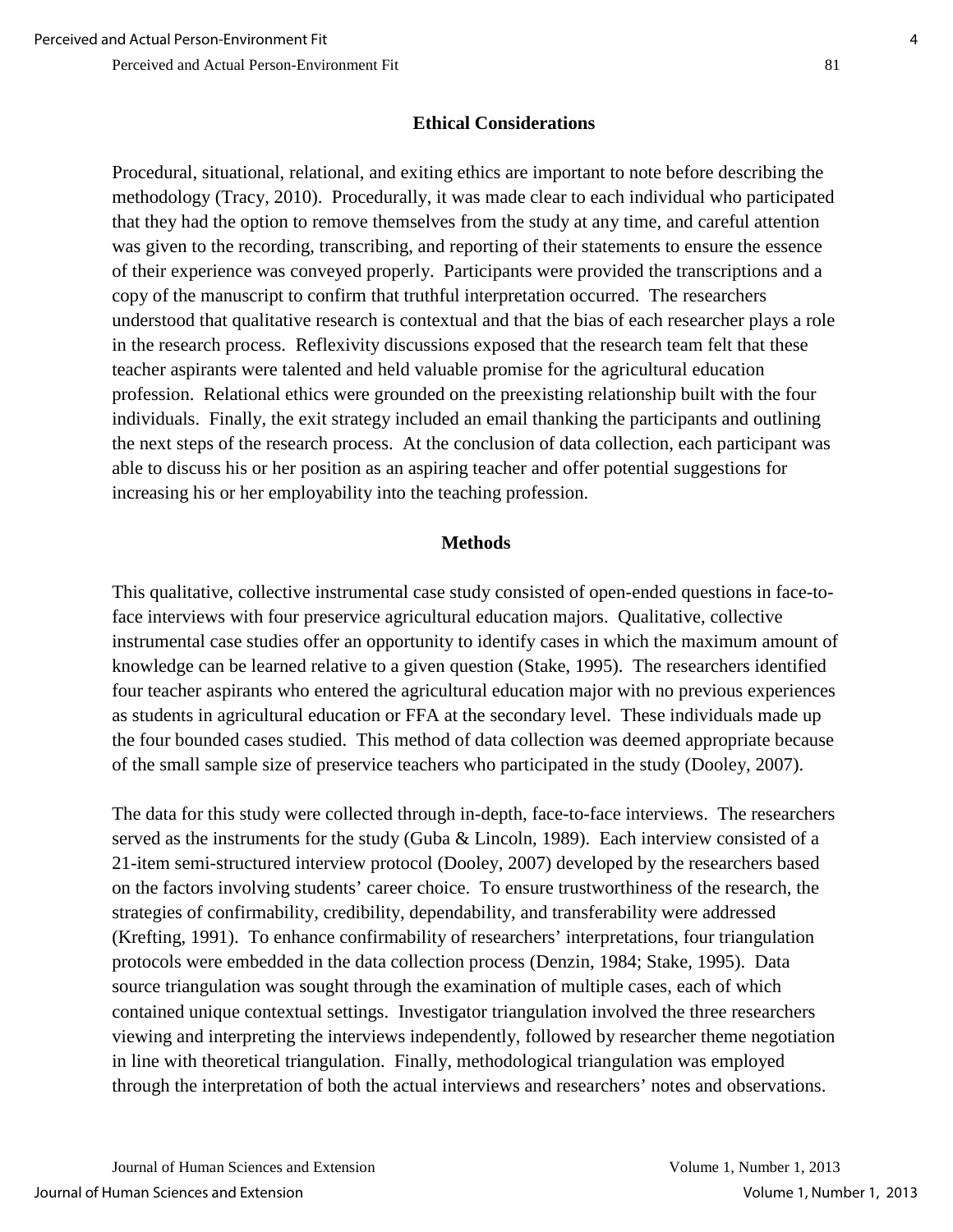To establish credibility of the protocol, the researchers asked two professors in the Department of Agricultural Education, Communications, and Leadership at Oklahoma State University to assess the questions for completeness and consistency in conjunction with the study's purpose. Based on those suggestions, minor adjustments were made to the instrument.

For the purpose of this study, the researchers selected preservice agricultural education teachers who were attending Oklahoma State University during the fall 2010 academic year. These four individuals had no former agricultural education experiences in high school (i.e., did not enroll in agriculture courses and were not FFA members). As such, this study employed a purposive sampling technique. According to Ary, Jacobs, and Razavieh (1972), "purposive sampling is a nonprobability sampling technique in which subjects judged to have the sought after characteristic are included in the sample" (p. 180-181). The participants received an e-mail from the researchers asking for their participation in the study. Once confirmed, a date was set, and the interview was conducted. All interviews occurred in a neutral office on campus at Oklahoma State University. Each interview lasted approximately one hour and was tape-recorded for transcribing purposes.

Once data were transcribed verbatim, member checks were conducted to establish credibility (Guba & Lincoln, 1989). Specifically, each transcription was submitted to its respective participant, via e-mail, to verify that the researchers had captured the essence of the interview accurately. Additionally, to help the researchers maintain credibility, notes were taken during each interview session, which assisted the researchers in validating emic perspectives (i.e., insider's intuition) (Gardner, 2008; Merriam, 1998).

For dependability, the researchers each developed an audit trail (Guba & Lincoln, 1989) based on their analysis of the data. Each researcher documented the transcriptions for dependability and credibility (Trochim, 2006). Then, the researchers met and discussed their findings to confirm their emic and etic perspectives (Patton, 2002). Based on the documented transcriptions, the researchers analyzed the data line-by-line (Patton, 2002) to develop themes (Dooley, 2007). Once themes were constructed, memos were established, which allowed the researchers to summarize findings into thoughts and sentences based on the transcriptions and the researcher's intuition, or emic perspective (Gardner, 2008; Merriam, 1998). Due to the nature of the study, no generalizations have been made. Rather, it has been left up to the reader to determine transferability of the research findings to other situations (Krefting, 1991).

### **Description of the Cases**

The four students who participated in this study consisted of two males and two females. To protect the identity of the participants, pseudonyms were used. "Ed" was homeschooled as a child. His draw to agriculture developed from his work on his family's farm. His chief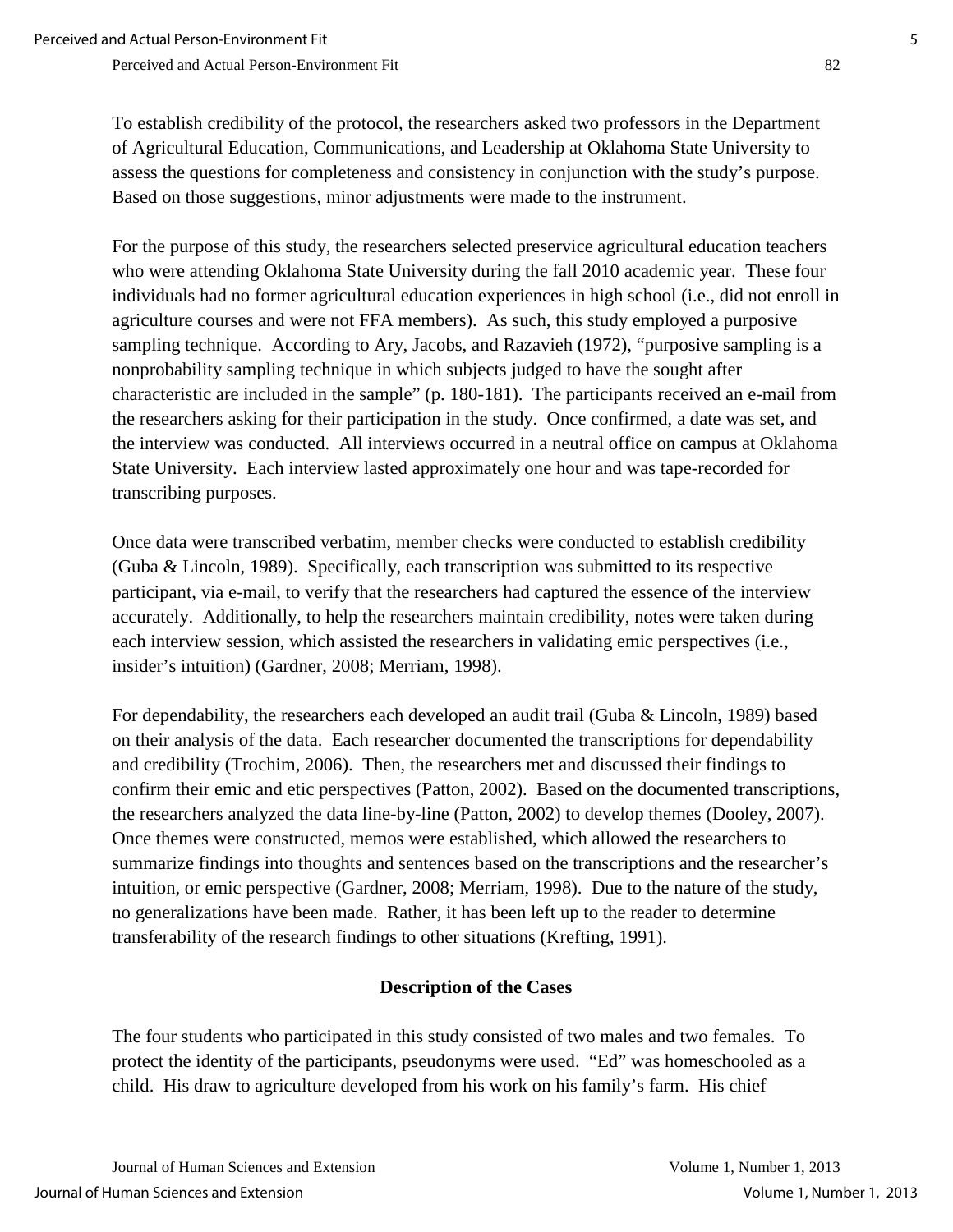agricultural interests were related to plant and soil science. Being from a small, rural town, Ed realized the importance of agriculture and a solid education. His desire to be a public school teacher in agriculture stemmed from his lack of a secondary school experience as a youth. During the time of data collection, Ed had just finished his student teaching experience and was seeking employment as a secondary agriculture teacher.

"Sandra" was an out-of-state student from an urban area. Her main involvement with agriculture was through equine activities. Though she understood the disadvantages associated with not participating in agricultural education as a student, she was confident she could make up for those deficiencies during her student teaching internship through hard work. While on campus, Sandra admitted that her peers saw her as a leader and often discussed that her lesson plans and presentations were innovative. During the time of data collection, Sandra was a senior agricultural education major and entering her last semester.

"Keri" was also an out-of-state student from an urban area. Her passion involved helping people learn about agriculture in all settings and environments. In her words, she was "from the city." However, she found value in that perspective. As a student, Keri was involved heavily in leadership roles within the college and saw agricultural education as an opportunity to continue her role as a leader in a local school. During the data collection period, Keri was a junior agricultural education major.

"Tom" was an in-state student from a small, rural school. His background in agriculture included working on his grandfather's farm. Both Keri and Tom were attracted to agricultural education because it offered an opportunity to help develop and prepare students for college, the workforce, and society. Tom was involved in another career and technical education program in high school, but felt that agricultural education suited his interests and talents best. Tom infused himself quickly into the agricultural education culture; few students knew of his limited agricultural education background. At the time of data collection, Tom was a junior agricultural education major.

#### **Findings**

### **Theme One: Passion for Agriculture and Youth**

All four students expressed that even though they had never been involved in a secondary agricultural education program, they had a "love of agriculture." Each student had a different agricultural background, most of which were not production agriculture. Each student expressed his or her deep desire to impact youth and recognized the need for agriculture. As such, the desire to educate and work with youth was apparent throughout the study.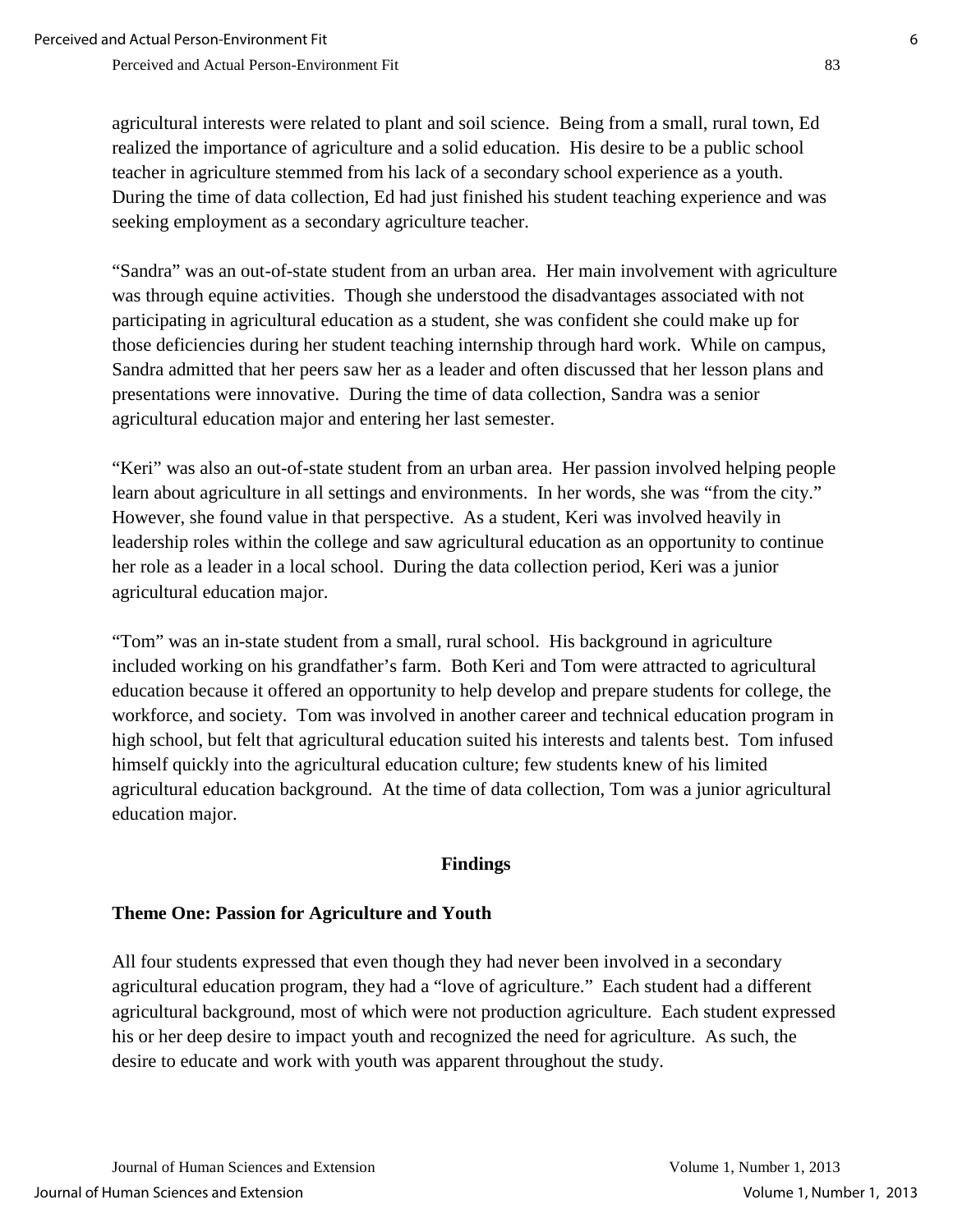Ed stated, "I've always had a passion for helping people." This motivation escalated once he attended the university. He shared, "I love agriculture, but didn't want to farm." Keri said, "I want to be an advocate for agriculture, and although I'm not a traditional student, and I didn't grow up around it, I'm on fire about it." She noted that her passion for agriculture set her apart: "Traditional students may get in their comfort zone and they'll just start teaching in their comfort zone. They may have the experience, but I have the knowledge, teaching skills, and passion."

Tom expressed his passion for helping educate and develop youth. He stated passionately, "I am going to teach you how to survive in life." To accomplish this, Tom felt that students needed information in some context, and his preferred context was agriculture: "you can teach math, you can teach science, and you can teach English, but you have to tie it to something and something that everyone knows like trees, plants, and animals."

Sandra's passion was evident when she stated, "People in the city are completely ignorant of agriculture. They have no idea, no idea of the value it holds for this country. I can say that because I was one of those people once." Keri added, "I want to educate the general public about agriculture, be an advocate for agriculture, and I feel that agricultural education gives me a way to dabble into everything." She elaborated, "I would love to be an advocate for nontraditional agricultural students or people in urban communities, educating them about agriculture and how important it is."

### **Theme Two: Affinity for People and the Job**

Each of these students noted the friendliness of other students in the College of Agriculture and other people involved in agriculture, generally. As such, these individuals had an appreciation for the genuineness of people who are involved in agriculture.

Tom said pointedly, "The people are really one thing that drew me to Ag. How receptive, open, and friendly they are. It's a different kind of people, and that's something I like being around." Sandra agreed: "The people in agriculture are just so friendly. They're so nice. They're so, 'here's my life story.' Listening to their stories and talking about their agriculture teachers, I was like 'well, maybe one day I could be that agriculture teacher.'"

Tom noted that he enjoys the challenges associated with being an effective teacher. He stated, "Teaching is one of the most challenging things you can possibly do if you do it the right way." Sandra echoed his sentiments: "Teaching agriculture is fascinating to me. I could never learn enough about agriculture. It's all fascinating!" Tom iterated that observing other agriculture teachers motivates him to join the ranks. He stated, "Seeing the passion for the people who teach Agricultural Education because they love what they do is something that makes you want to stay [in the teaching field]."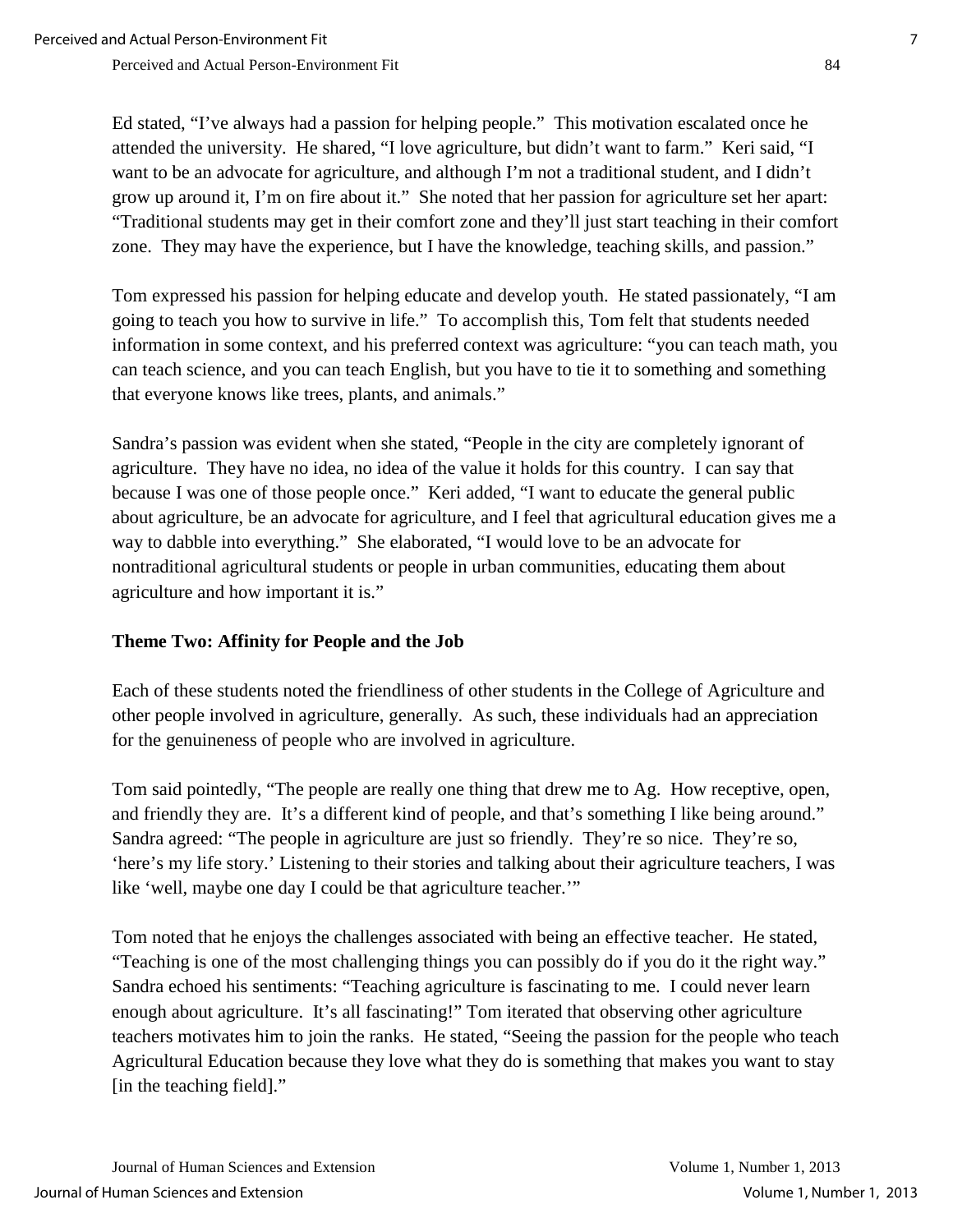These teachers all noted pertinent individuals who pushed them to pursue a teaching degree. All noted that their parents were big supporters. Additionally, Tom recognized that his dad and a former college faculty member at the junior college he attended were his two biggest advocates in motivating him to be an agriculture teacher. "He [dad] was actually the whisper in my ear the whole time saying, 'Don't listen to what everyone else is saying you should be, do what makes you happy.'" He elaborated that his parents instilled in him to, "Do what you can have an impact doing because you've been put here for a purpose and so find your purpose."

### **Theme Three: A Lack of Predisposed Biases**

The participants believed that they have an advantage over their "traditional" counterparts because they have not been predisposed to any part of the program. They believe they have no preconceived notions about agricultural education. As such, they are more apt to learn the material at the university better and with more intensity because it is new and novel to them.

Participants noted that through hard work and dedication, they have acquired more knowledge than their peers. Sandra stated, "I think my greatest strength will be the knowledge that I have gained [in college] and my patience and ability to work with youth, and understanding that they're all different." Tom explained that because he was not raised in agriculture, he has developed a greater felt need to learn information. This eagerness to learn, referred to by Tom as "life-long learning," is an advantage of any aspiring teacher. He noted that at times, it is fun to enter a setting with an attitude that "we can learn this together." Sandra confirmed, "What I don't know, I will find out one way or another." Keri added that she believes her lack of experience can actually be a positive attribute for her because she has to work that much harder at learning the content. She said, "I'm new at this, and I have to enrich myself in all of this because I'm learning every single day. All of it is new to me."

Another noted advantage was participants' goal orientation, involvement, motivation, and academic success. Keri and Tom stated that their involvement in leadership was their greatest attribute. Tom served as a national officer in another career and technical organization as a high school student. Keri was working to receive a leadership minor as part of her undergraduate degree and served as an ambassador for the College. She stated plainly, "I've been involved in a leadership role all throughout my life. Leadership is kind of my thing." Sandra was motivated to complete a double major and did so while remaining in the top 10% of her class.

#### **Theme Four: Overcoming a Lack of Former Experiences**

Participants revealed that not having experienced a secondary agricultural education program was their greatest limitation. As such, they recognized that their skills were perhaps lacking when compared to their "traditional route" colleagues in regard to livestock exhibition and FFA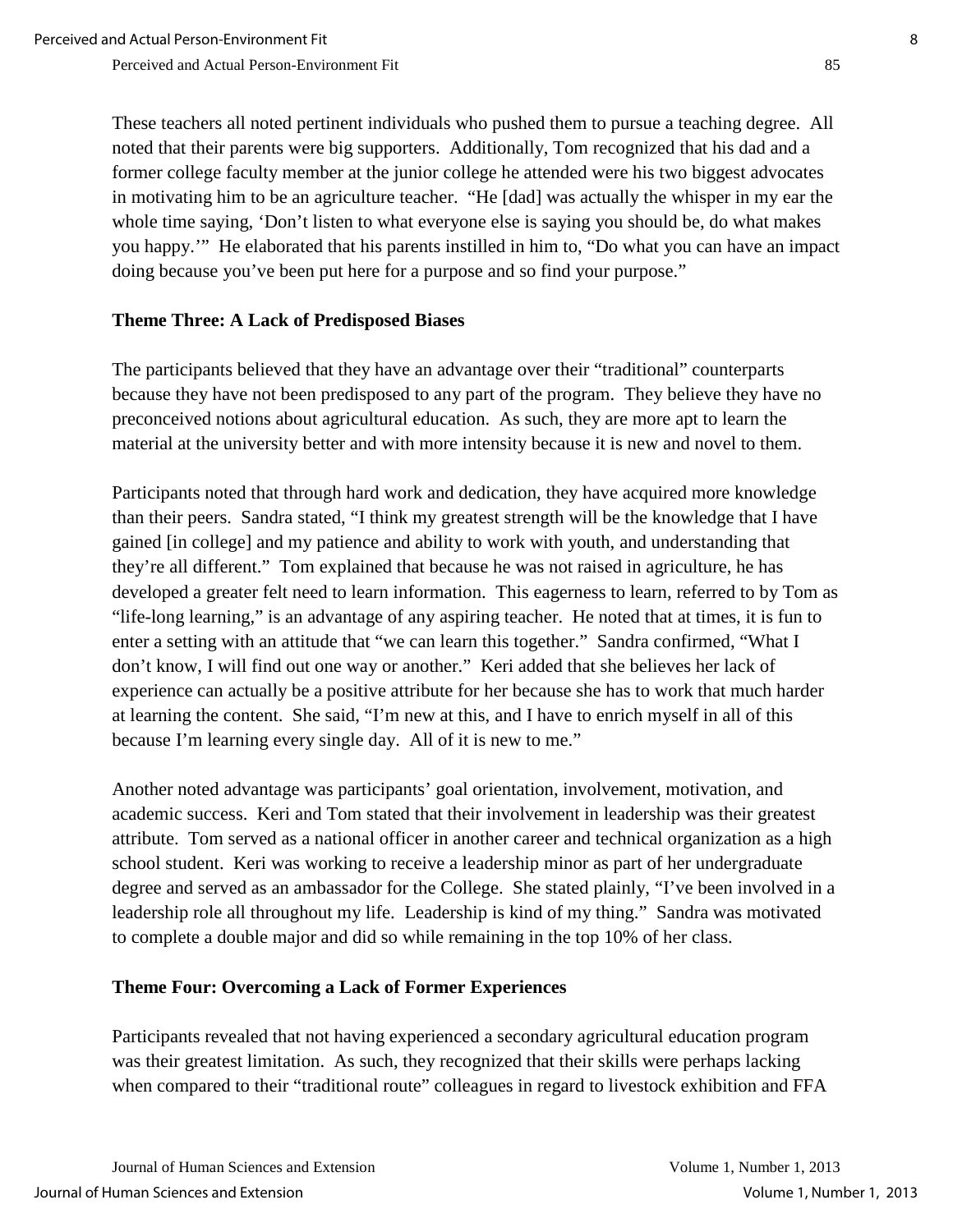speech preparation in particular. Students were concerned that not being in the FFA would restrict their abilities as future agriculture teachers, and they might be less credible to their students than they would prefer.

Tom admitted not coming from a production agriculture setting takes away from his confidence and credibility. He stated:

I think you have to establish a certain degree of credibility in the classroom or the kids are just going to tear you up. You know, some kid knows a lot about show steers, and you start talking about show steers, and you say one thing that is not correct, and they are going to eat you alive.

Keri asserted that building credibility begins in the teacher education program. She shared that, "I have to prove myself and make a name for myself before anyone is accepting of me." She noted relevant hands-on experience in agriculture is her limitation, and she looks to her teacher education program to fill that gap by the time she graduates.

Another common limitation was related to individuals' predeveloped opinions of nontraditional agriculture teachers. Ed shared that, "[Agricultural Education] is a very unfriendly profession in my opinion. It is 'dog eat dog,' unless you know the neighboring teacher and can get your foot in the door." During a course assignment, Ed was asked to teach a three-day lesson to a high school agriculture class. At the end of the three days, the teacher made a remark that shocked Ed to the core: "He told me that since I was homeschooled, I would never know enough to be an agriculture teacher. That made me so mad! So, I went with a passion through Agricultural Education the entire way."

Though this experience fueled Ed's desire to teach agriculture, he still struggles with this commonly held belief from the teaching community. Keri had a similar circumstance whereby a faculty member informed her that she would have difficulty securing employment as a teacher due to her background. She said:

I wouldn't say I was discouraged not to participate in Agricultural Education, but I was informed it would be a struggle for me. I was at a high disadvantage because I'm nontraditional, I am a female, and I'm from out of state.

Each participant noted that the lack of FFA and Supervised Agricultural Experiences (SAE) served as a limitation. Sandra commented, "training the kids for CDEs is what I really worry about," and that "when I tell people my background and where I grew up, all they hear is 'No FFA!'" Ed shared, "There were several stumbling blocks along the way, [especially] just finding out more on the FFA part of it and the SAE side of it. I had never heard of SAE." In regard to her lack of FFA knowledge, Sandra's greatest fear is that "students will not get to participate because of something I did."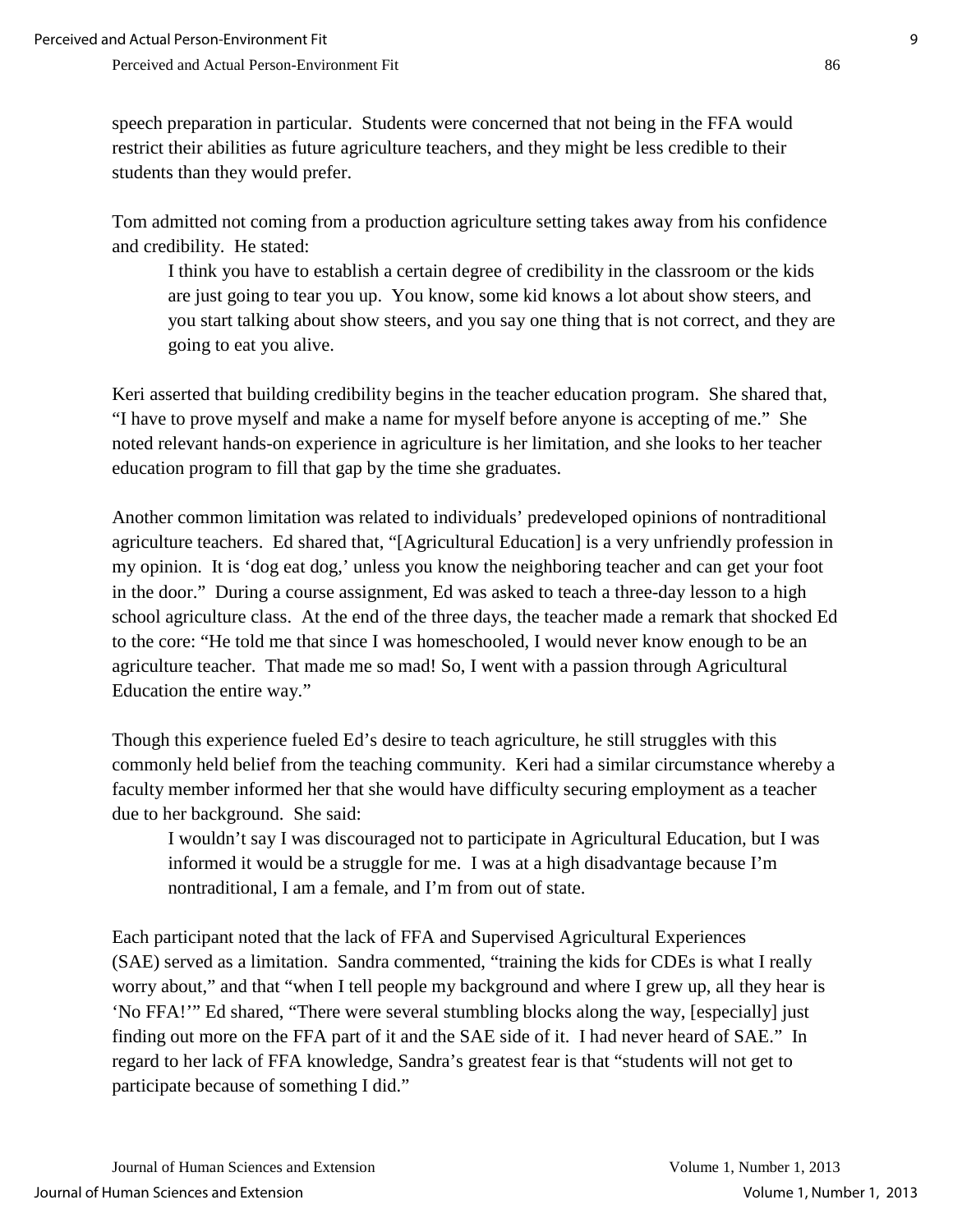FFA and SAE knowledge were noted repeatedly as potential limitations. Tom shared his biggest limitation: "that I don't come from a production agriculture setting." Sandra noted that skills such as fitting show animals are sources of anxiety. She admitted to thinking, "I can't do this. I can't handle it. These kids are going to look at me and think, 'You are some kind of idiot.'" Tom described a class situation where an instructor was asking students to identify the area in which students are limited. He shared his realization that, "I'm raising my hands for everything. This is probably funny to most people." Sandra added, "Every day I have questioned whether or not I have chosen the right major because I don't have that FFA experience. Every day, I question whether I will be able to do this or not and that is so scary, it's so scary!"

### **Theme Five: Understanding the Purpose of Agricultural Education**

Participants identified that the purpose of agricultural education was to educate the public about agriculture and to grow and develop future leaders in agriculture and society as a whole.

Ed explained that the purpose of agricultural education was to teach students about "the world of agriculture, the changes of agriculture, the diversity of agriculture, but also to show students where their niche is if they want to pursue agriculture as a career." Ed had a distinct belief that agricultural education has deviated too far from the original purpose of promoting agriculture. He stated that, "FFA is slightly overdone" in Oklahoma.

Keri admitted that she struggles to define her career major to friends and family. Being from the "city" makes it difficult to find a working definition of agricultural education. Ed was more profound in his ability to communicate its purpose. He stated that the purpose of agricultural education is "to educate students about the world of agriculture, the changes of agriculture, the diversity of agriculture, but also show them where their food, fiber, and natural resources come from." He added that another purpose was to teach people to be self-sustained.

Sandra explained that agricultural education exists "because agriculture, no matter how small or large you think it is, is absolutely vital – vital to the success of this country." Tom took a more holistic approach to answering the question. He confirmed, "The whole point of education is to develop from the next step and to teach them [secondary agricultural education students] how to survive in society."

### **Theme Six: The Ideal Type of Program**

Participants shared their preference to work within a well-developed, multiteacher department in order to grow and develop under a more experienced educator. The participants preferred both urban and rural settings.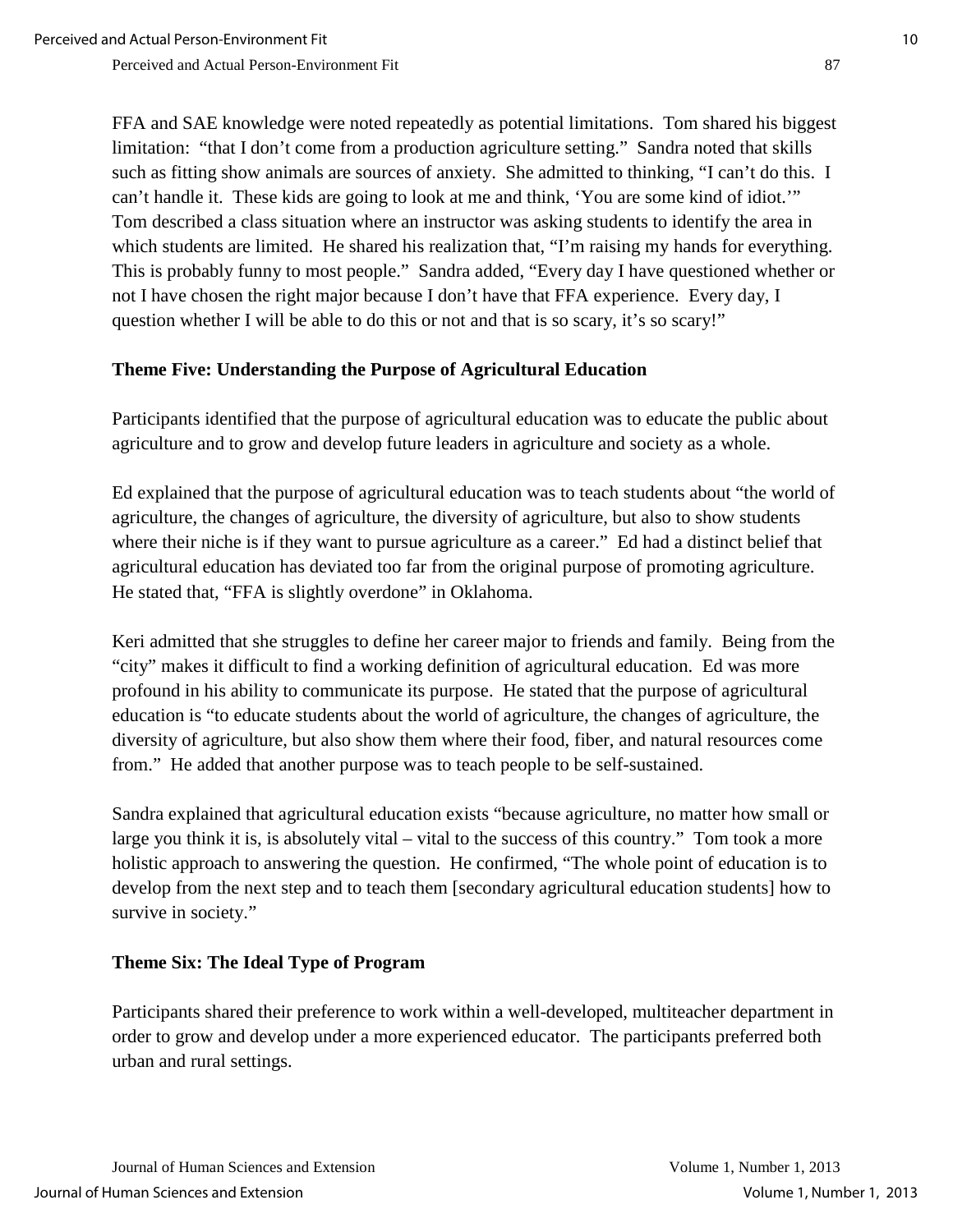Ed shared that his best-case scenario would be, "an urban, two-teacher department that has community and administrative support." When asked why Ed preferred a more urban setting, he responded that "75% of those students don't know where milk comes from. With the urban community, if you can get those kids roped into your program, you have a little bit more attentive audience."

Sandra stated, "My ideal school is somewhere where I am welcomed into the community, where I have that community support, the school support, [and] administrative support. I would like to see more agriculture in urban settings." She noted, "I would be uncomfortable going to a rural setting where there is such a successful chapter, just because those are big shoes to fill, and there are going to be a lot of expectations."

Keri explained that she desired to begin her teaching career in a multiteacher department because "it is important for me, important for the students, and although I am going to work really hard, I'm going to have questions when I teach, and I would like to have someone older than me to mentor me." She preferred a more rural setting to gain additional experience in the area of production agriculture, and felt that she needed "to go to the place where I will learn the most." Keri also shared that after gaining experience, she would "love to go back home [to her home state] and start an agricultural education program. Or, even to start an agricultural education program in New York or something." She reasoned that it would be interesting to help students, like herself, who did not grow up in agriculture.

Tom stated simply that he wanted to work in a "stronger" program with multiple teachers. He shared, "I'm not picky as long as I'm in a place where I feel like I can make a difference. He did note he prefers a rural lifestyle but concluded by sharing that he "sees the pros and cons to both."

### **Where Are They Now?**

Ed completed his student teaching experience and graduated from Oklahoma State University with an agricultural education degree. He applied for numerous teaching jobs and became frustrated when the only interview he was granted revealed his lack of FFA experience in high school. The administrator did not believe he could lead an FFA program successfully. He has since enrolled at Oklahoma State University to pursue a second bachelor's degree in plant and soil sciences and has taken a sales position in a plant science-based company. Sandra completed her course of study in agricultural education by student teaching in Fall 2010. She had a strong academic experience at Oklahoma State University, finishing with a 3.68 grade point average. She applied for a few agriculture teaching positions, but was never granted an interview. Eventually, she applied for and received a teaching position in special education–a position she holds currently. She believes her lack of experience as a high school student is what prevented her from entering the profession as an agriculture teacher.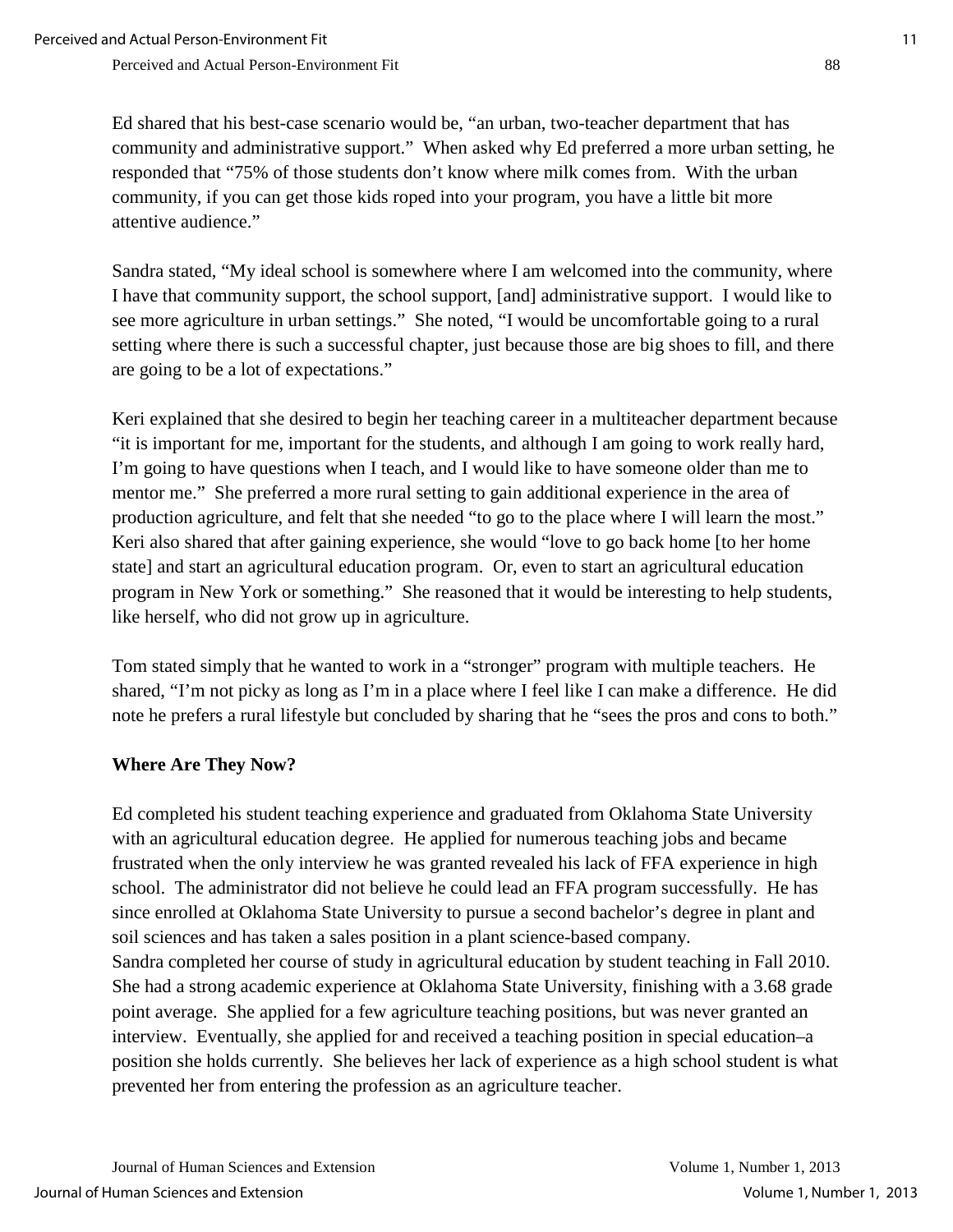Keri completed the requirements for her degree and successfully completed the student teaching experience. She decided against applying for teaching positions; instead, she accepted an internship in Washington, DC, as an agricultural lobbyist directly after student teaching. She has since accepted a full-time role as recruiting coordinator at Oklahoma State University. The chances of her entering the agricultural teaching profession are slim to none.

Tom became disenfranchised with the teaching major during his senior year. He became more concerned that his lack of FFA knowledge would prevent him from obtaining a position as an agriculture teacher. As such, he stayed out of school his last semester and took a job as a youth minister at a local church. He is now on track to graduate with a general agriculture degree in Spring 2013. After graduating, he plans to continue his job as a youth minister.

### **Conclusions**

This study revealed that these students were motivated to pursue an agricultural education teaching degree because they have passion for agriculture and youth, affinity for people involved in agriculture and the job, and a desire to bring about agricultural literacy and awareness. Specifically, these students had a unique and enlightened sense of agriculture because they were learning the content for the first time. Further, these students expressed an affinity for agriculture. They perceived agriculture as "cutting edge" and innovative. They noted that people in agriculture were overly nice and helpful–a source of inspiration who encouraged them to think about pursuing a degree in agricultural education. Yet, once these students entered the agricultural education major, they realized that the profession was competitive, somewhat cutthroat, and fraternal in nature. As such, they were forced to adjust and adapt their personal attributes to fit in (Caplan, 1987; Lindholm, 2003).

Because these students had not been predisposed to agricultural education, they had a greater felt need to learn and grow within the preservice program. Therefore, these students were not as concerned about their technical agriculture knowledge. Rather, they were more concerned about their lack of FFA knowledge and SAE experiences, which are major criteria for teaching agriculture (Roberts & Dyer, 2004). Explaining the purpose of agricultural education to others was difficult for these students. Understanding policy-driven information related to FFA, such as completing FFA record books and training students to compete on CDE teams, was also an area of concern. In all, these students were passionate about agriculture and youth. They had a deep desire to work with youth and teach them about agriculture and its importance in the world. However, unfortunately, none have been employed as agriculture teachers.

Parents, faculty members, and other students in the College of Agriculture were the greatest influences on these individuals becoming agricultural education majors. The fact that parents were highly influential resonates with previous research (Conroy et al., 1998; Esters & Bowen,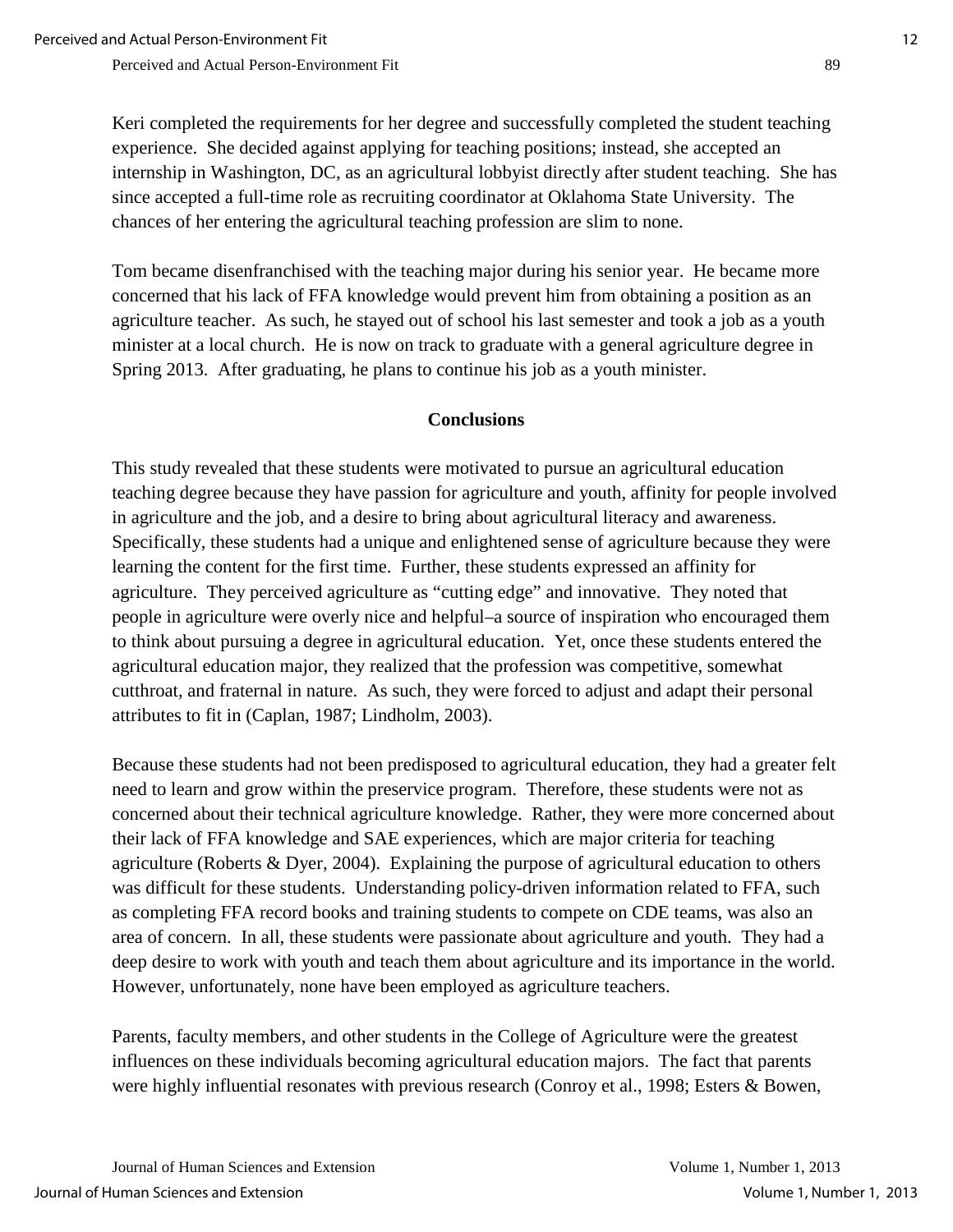#### **Recommendations for Future Research**

Although preservice teachers' perceived PE fit is important from a recruitment and retention standpoint, research should also be conducted with officials who hire agriculture teachers, such as principals, to determine *actual* fit. Specifically, what characteristics and experiences are most important when employing a secondary agricultural education instructor? Research should assess this phenomenon to better prepare current and future students. Currently, alternatively certified (AC) teachers in agricultural education are being employed to fill vacancies of teacher shortages; yet, AC teachers have no pedagogical training (Robinson, 2010). So, from an employability perspective, are life experiences or pedagogical skills more imperative to hiring officials? Robinson and Baker (2012) found that certification type had no effect on whether principals would consider interviewing a candidate for a teaching position. Future work should assess the effect that previous FFA and agricultural education experience has on the employability of aspiring teachers.

#### **Recommendations for Practice**

Attempts should be made to assist preservice teachers to understand their PE fit in the teaching profession earlier in their educational career. Once identified, these students should be encouraged to adjust their human capital–skills, education, and experiences–to fit the needs of the workplace (Lindholm, 2003). Also, attempts should be made to connect future students with similar backgrounds with more intentional field-based experiences. Because these students have no former secondary agricultural experiences, efforts should be made to identify programs that *fit* these students' needs best, especially as it relates to student teacher placement for internships. Specifically, if students desire to teach in multiteacher programs in urban areas, then attempts should be made to fulfill those desires more intentionally.

#### **Implications and Discussion**

It was clear that these students did not express the PE fit necessary to enter the teaching ranks in Oklahoma. Although disappointing, perhaps each was able to use the academic major and its experiences to secure the job for which they are suited best. Perhaps agricultural education is a good major for building employability skills that will transfer well to other careers. Teacher educators at this institution can take solace in knowing they helped these individuals build human capital that, in turn, led to opportunities for a successful career path.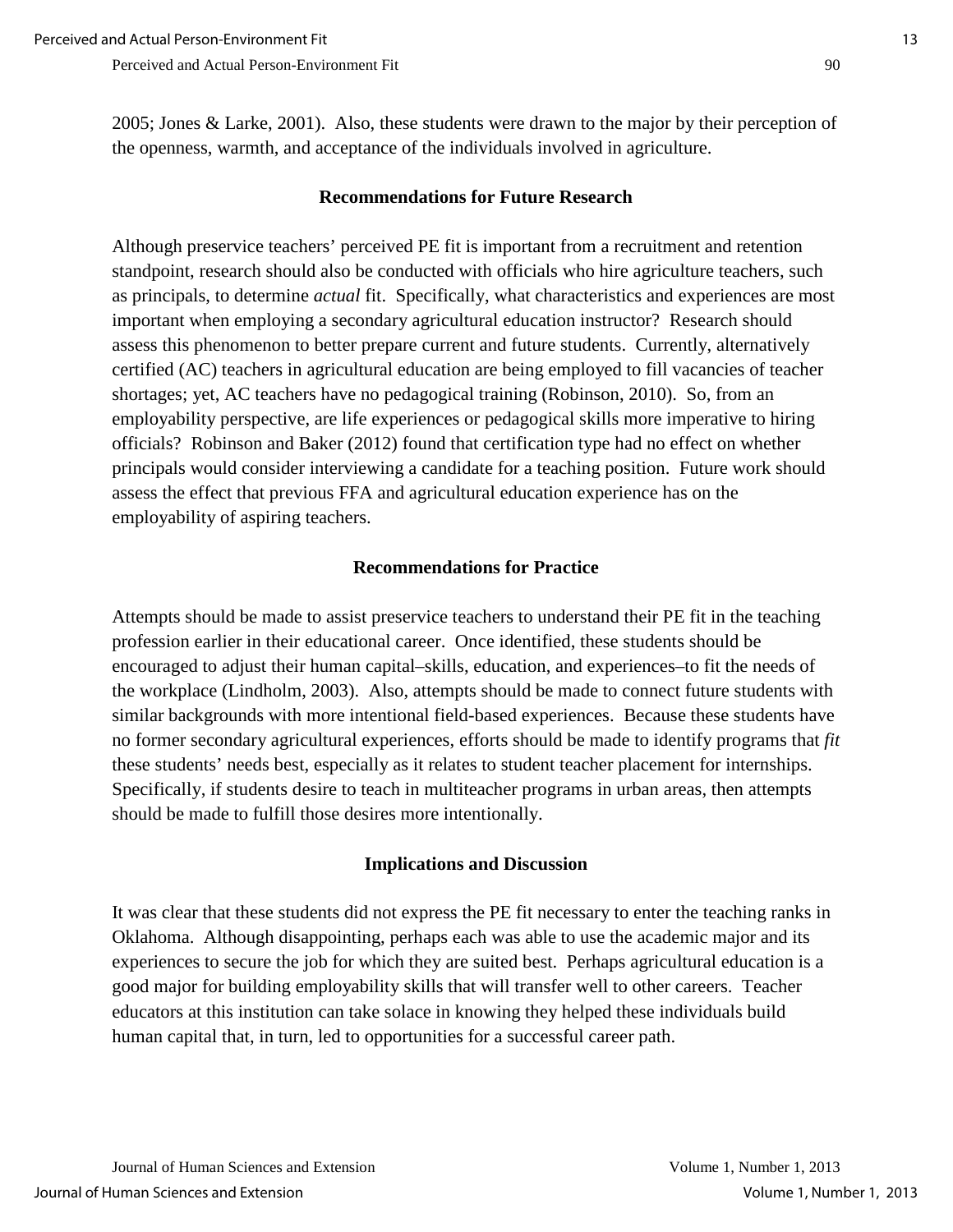Establishing PE fit is an ongoing phenomenon. It is important for teacher educators to consider each preservice teacher's needs. Do preservice teachers know their PE fit? Does their fit, or lack thereof, have implications for their satisfaction with their job? Further, how does PE fit relate to securing employment and job retention in agricultural education? It would appear that bright, motivated, passionate individuals could secure jobs regardless of their former experiences. It would also seem obvious that individuals who are satisfied with their job have *good* PE fit and likely would be more apt to remain in the teaching profession longer. Likewise, it would be assumed that those individuals who are less satisfied with their jobs have *poor* PE fit and would thus be more apt to leave the profession. Helping preservice teachers understand their PE fit early in their academic careers could have big implications for recruitment and retention efforts of teachers.

#### **References**

- Ary, D., Jacobs, L. C., & Razaviah, A. (1972). *Introduction to research in education* (5th ed.). Orlando, FL: Holt, Rinehart, and Winston, Inc.
- Caplan, R. D. (1987). Person-environment fit theory and organizations: Commensurate dimensions, time perspectives, and mechanisms. *Journal of Vocational Behavior, 31*, 248–267. doi:10.1016/0001-8791(87)90042-X
- Conroy, C. A., Scanlon, D. C., & Kelsey, K. D. (1998). Influences on adolescent job choice: Implications for teaching career awareness in agricultural education. *Journal of Agricultural Education, 39*(2), 30–38. doi:10.5032/jae.1998.02030
- Denzin, N. (1984). *The research act.* Englewood Cliffs, NJ: Prentice Hall.
- Dooley, K. E. (2007). Viewing agricultural education research through a qualitative lens. *Journal of Agricultural Education, 48*(4), 32–42. doi:10.5032/jae.2007.04032
- Esters, L. T., & Bowen, B. E. (2005). Factors influencing career choices of urban agricultural education students. *Journal of Agricultural Education, 46*(2), 24–35. doi:10.5032/jae.2005.02024
- Gardner, L. (2008). Review: Memoing in qualitative research: Probing data and processes. *Journal of Research in Nursing, 13*(1), 76–77. doi:10.1177/1744987107081252
- Guba, E. G., & Lincoln, Y. S. (1989). *Fourth generation evaluation.* Newbury Park, CA: Sage Publications, Inc.
- Heckman, J. L. (2000). *Invest in the very young*. Chicago, IL: Ounce of Prevention Fund. Available at

http://www.ounceofprevention.org/news/pdfs/HeckmanInvestInVeryYoung.pdf

Jones, W. A., & Larke, A. L., Jr. (2001). Factors influencing career choice of African American and Hispanic graduates of a land-grant college of agriculture. *Journal of Agricultural Education, 42*(1), 39–49. doi:10.5032/jae.2001.01039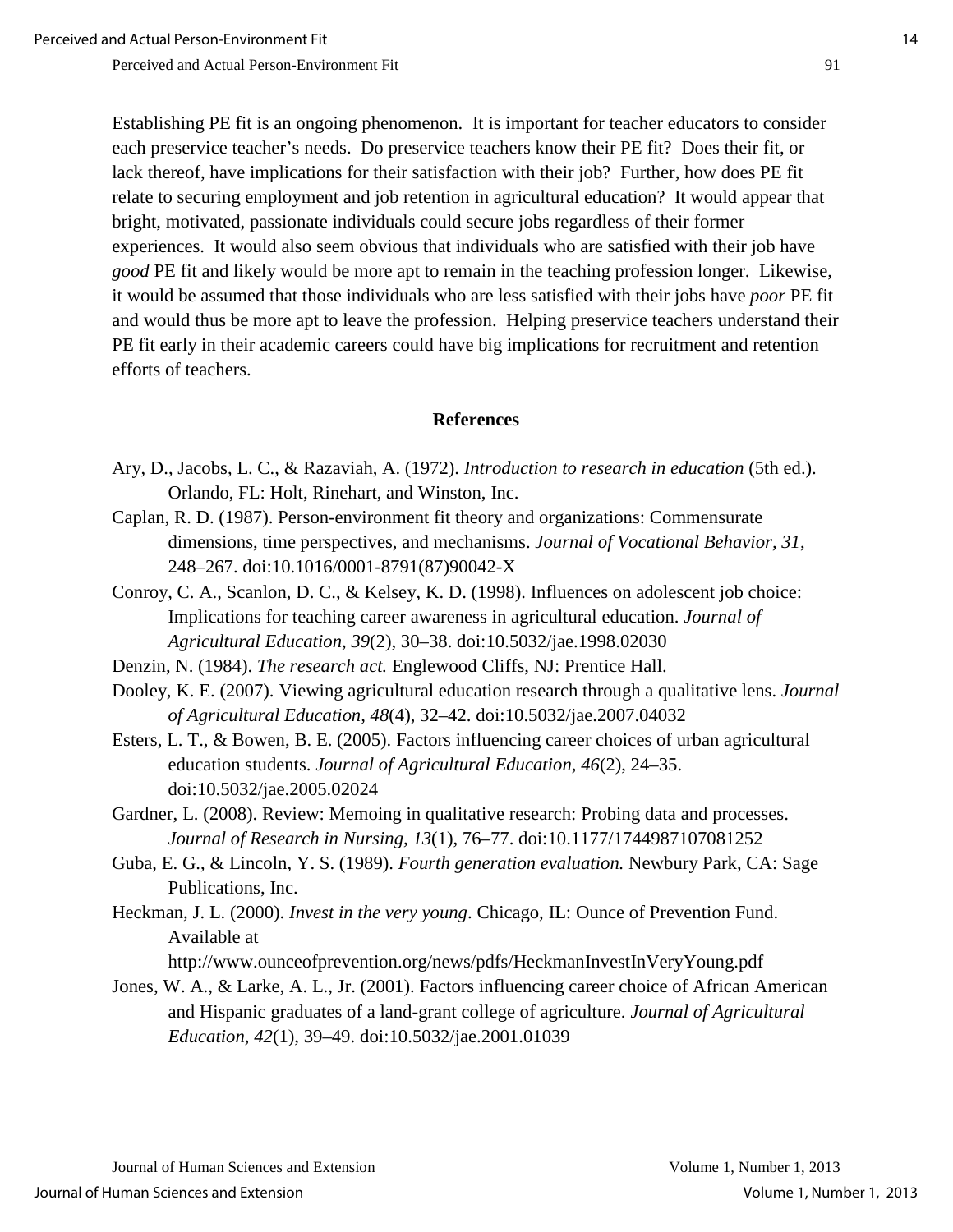- Kantrovich, A. J. (2007). *A national study of the supply and demand for teachers of agricultural education from 2004-2006.* Available at http://www.naae.org/links/resources/PDF/Microsoft%20Word%20- %202007%20Supply%20and%20Demand%20study%20report.pdf
- Kezar, A. (2001). Investigating organizational fit in a participatory leadership environment. *Journal of Higher Education Policy and Management, 23*(1), 85–101. doi:10.1080/13600800020047261
- Krefting, L. (1991). Rigor in qualitative research: The assessment of trustworthiness*. The American Journal of Occupational Therapy, 45*(3), 214–222. doi:10.5014/ajot.45.3.214
- Lindholm, J. A. (2003). Perceived organizational fit: Nurturing the minds, hearts, and personal ambitions of university faculty. *The Review of Higher Education, 27*(1), 125–149. doi:10.1353/rhe.2003.0040
- Merriam, S. B. (1998). *Qualitative research and case study application in education*. San Francisco, CA: Jossey-Bass.
- National Research Council. (1988). *Understanding agriculture: New directions for education*. Washington, DC: National Academy Press.
- Osipow, S. H. (1990). Convergence in theories of career choice and development: Review and prospect. *Journal of Vocational Behavior, 36*(2), 122–131. doi:10.1016/0001- 8791(90)90020-3
- Park, T. D., & Rudd, R. (2005). A description of the characteristics attributed to students' decision to teach agriscience. *Journal of Agricultural Education, 46*(3), 82–94. doi:10.5032/jae.2005.03082
- Patton, M. Q. (2002). *Qualitative research & evaluation methods* (3rd ed.). Thousand Oaks, CA: Sage Publications, Inc.
- Roberts, T. G., Greiman, B. C., Murphy, T. H., Ricketts, J. C., & Harlin, J. F. (2009). Changes in student teachers' intention to teach during student teaching. *Journal of Agricultural Education, 50*(4) 134–145. doi:10.5032/jae.2009.04134
- Roberts, T. G., & Dyer, J. E. (2004). Characteristics of effective agriculture teachers. *Journal of Agricultural Education, 45*(4), 82–95. doi:10.5032/jae.2004.04082
- Robinson, J. S. (2010). A qualitative analysis of alternatively certified agricultural education teachers on their first year of employment in the teaching profession. *Journal of Southern Agricultural Education Research, 60*(1), 25–39. Retrieved at http://www.jsaer.org/pdf/Vol60/2010-60-003.pdf
- Robinson, J. S., & Baker, M. A. (2012). The value principals place on human capital in agricultural education: Implications for pre-service teachers. *Proceedings of the 2012 American Association for Agricultural Education Research Conference, 39*, 948–962.
- Stake, R. E. (1995). *The art of case study research.* Thousand Oaks, CA: Sage Publications, Inc.
- Stevenson, C. (1987). How does an undergraduate decide about becoming a teacher? *Teaching Education, 1*(2), 42–45. doi:10.1080/1047621870010211